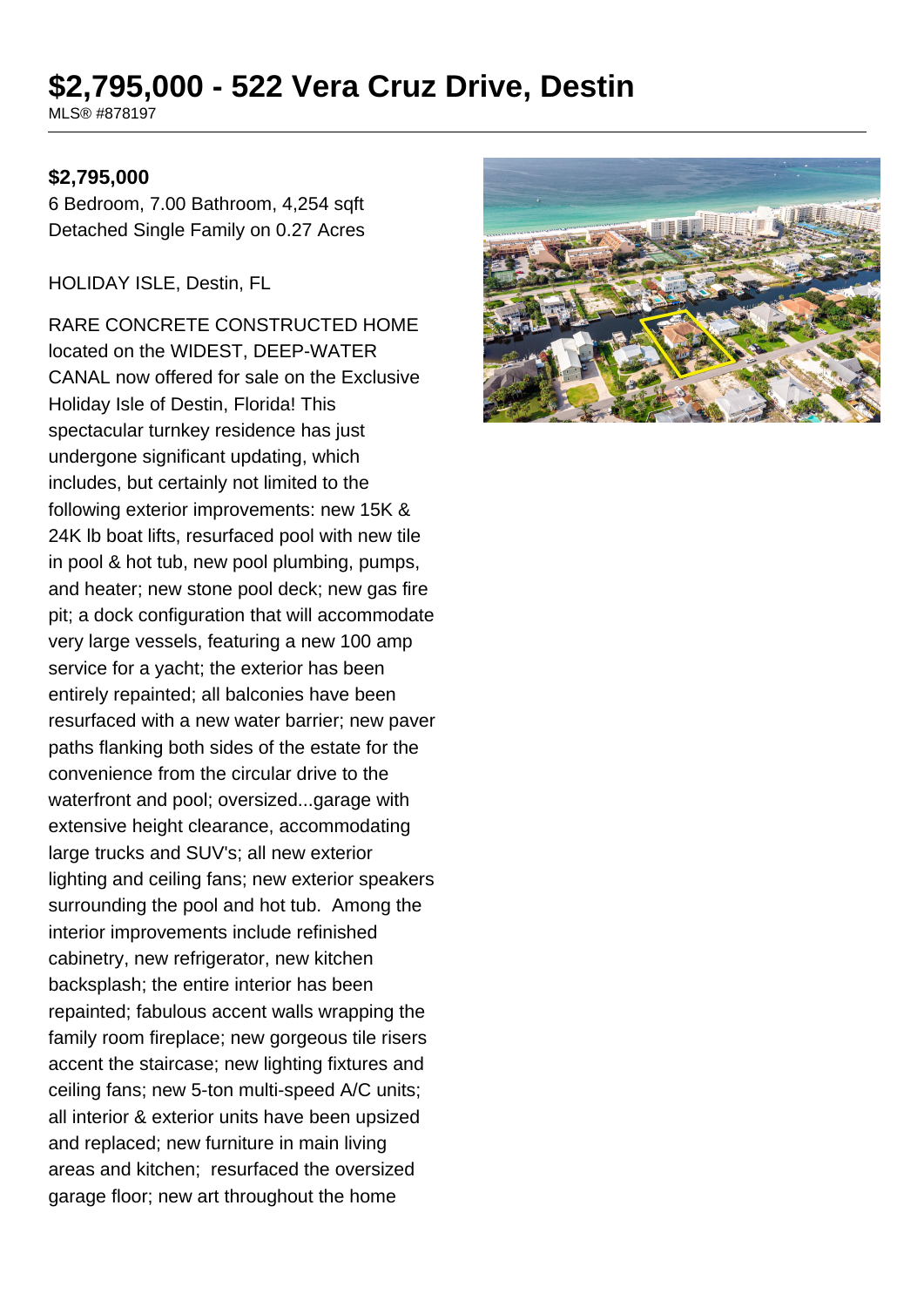(exclusions shall apply). It is extremely rare to find such a turnkey opportunity of this caliber, including its impeccable interior and exterior finishes and features, its premier lot, accommodating 6-bedrooms, 5 full baths, two powder rooms, with remarkable mooring potential and convenient to Destin, Florida's scenic harbor and surrounding lifestyle, East Pass, Choctawhatchee Bay, and the Gulf of Mexico; one street from the private neighborhood deeded beach access; constructed in 2010 of concrete; updated, and move-in ready for you and your family to enjoy the fresh sea air and the picturesque lifestyle reflective of Florida's amazing Emerald Coast! Please inquire for further details, and to schedule your private showing.

Built in 2010

# **Essential Information**

| MLS®#                 | 878197                 |
|-----------------------|------------------------|
| Sold Price            | \$2,795,000            |
| List Price            | \$2,795,000            |
| <b>Bedrooms</b>       | 6                      |
| Bathrooms             | 7.00                   |
| <b>Full Baths</b>     | 5                      |
| <b>Half Baths</b>     | $\overline{2}$         |
| <b>Square Footage</b> | 4,254                  |
| Acres                 | 0.27                   |
| <b>Year Built</b>     | 2010                   |
| <b>Type</b>           | Detached Single Family |
| Sub-Type              | Detached Single Family |
| <b>Style</b>          | Beach House            |
| Status                | Sold                   |

# **Community Information**

| <b>Address</b> | 522 Vera Cruz Drive |
|----------------|---------------------|
| Area           | 14 - Destin         |
| Subdivision    | <b>HOLIDAY ISLE</b> |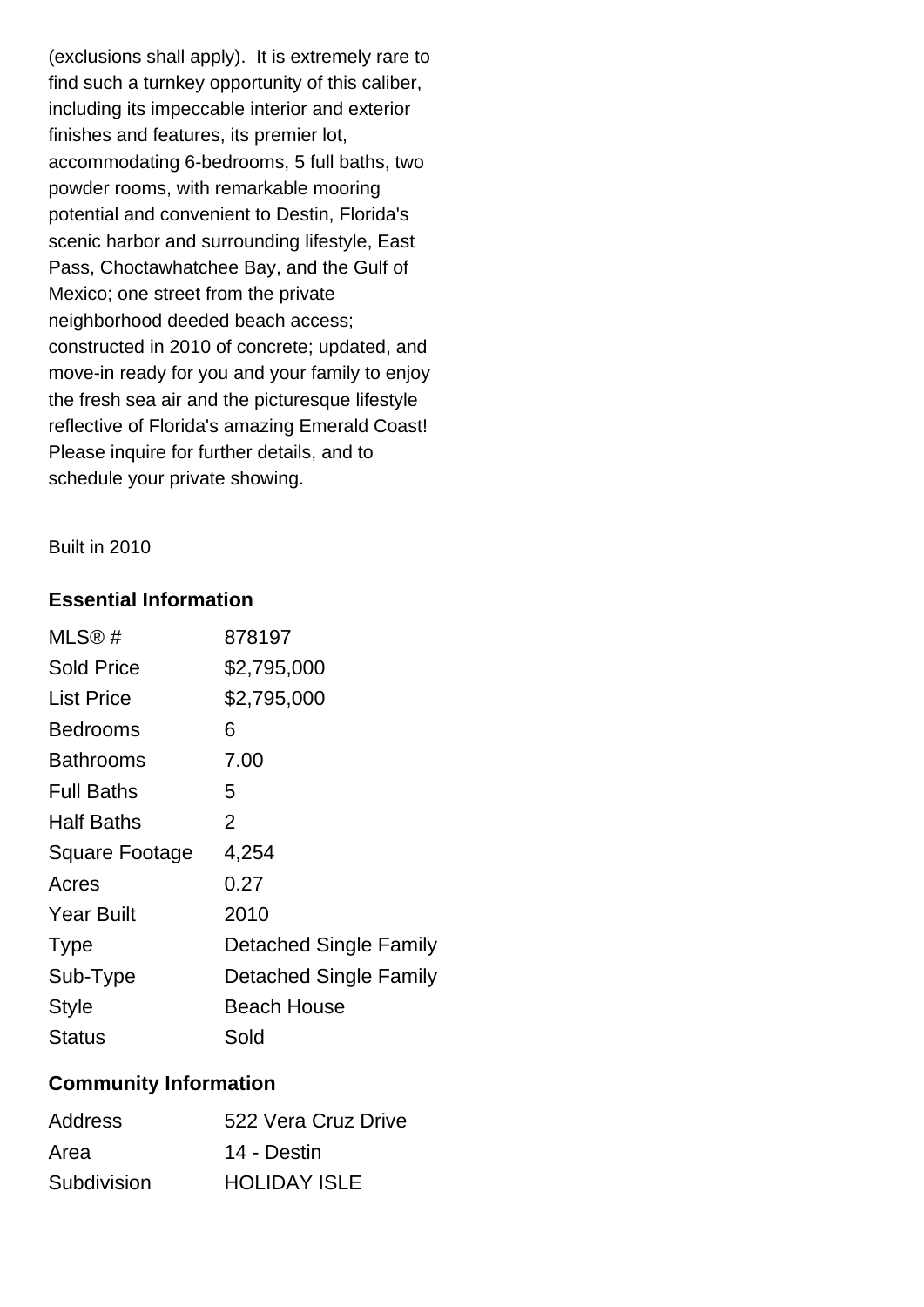| City         | Destin   |
|--------------|----------|
| County       | Okaloosa |
| <b>State</b> | FL       |
| Zip Code     | 32541    |

#### **Amenities**

| <b>Amenities</b>         | Beach, Deed Access, Waterfront                                                                                                                                                                                |  |
|--------------------------|---------------------------------------------------------------------------------------------------------------------------------------------------------------------------------------------------------------|--|
| <b>Utilities</b>         | Electric, Gas - Natural, Phone, Public Sewer, Public Water, TV Cable                                                                                                                                          |  |
| <b>Parking Spaces</b>    | 2                                                                                                                                                                                                             |  |
| Parking                  | Garage Attached, Oversized                                                                                                                                                                                    |  |
| # of Garages             | 2                                                                                                                                                                                                             |  |
| <b>Is Waterfront</b>     | Yes                                                                                                                                                                                                           |  |
| Waterfront               | Canal                                                                                                                                                                                                         |  |
| <b>Has Pool</b>          | Yes                                                                                                                                                                                                           |  |
| Pool                     | Pool - Heated, Pool - In-Ground, Private                                                                                                                                                                      |  |
| <b>Interior</b>          |                                                                                                                                                                                                               |  |
| <b>Interior Features</b> | Breakfast Bar, Built-In Bookcases, Ceiling Beamed, Ceiling Raised,<br>Ceiling Tray/Cofferd, Fireplace Gas, Floor Hardwood, Floor Tile,<br>Furnished - All, Washer/Dryer Hookup, Wet Bar, Window Treatment All |  |
| <b>Appliances</b>        | Auto Garage Door Opn, Cooktop, Dishwasher, Disposal, Dryer,<br>Microwave, Oven Double, Range Hood, Refrigerator, Refrigerator<br>W/IceMk, Smoke Detector, Washer                                              |  |
| Cooling                  | AC - 2 or More, AC - Central Elect, Water Heater - Two +                                                                                                                                                      |  |
| Fireplace                | Yes                                                                                                                                                                                                           |  |
| <b>Fireplaces</b>        | <b>Fireplace Gas</b>                                                                                                                                                                                          |  |
| # of Stories             | 2                                                                                                                                                                                                             |  |
| <b>Exterior</b>          |                                                                                                                                                                                                               |  |
| <b>Exterior</b>          | Concrete                                                                                                                                                                                                      |  |
| <b>Exterior Features</b> | Balcony, Boat Slip, Boatlift, Deck Covered, Deck Open, Dock, Fireplace,                                                                                                                                       |  |

Hot Tub, Patio Covered, Patio Open, Pool - Heated, Pool - In-Ground, Sprinkler System

Lot Description Bulkhead/Seawall, Covenants, Restrictions, Within 1/2 Mile to Water

# **School Information**

| Elementary | Destin                   |
|------------|--------------------------|
| Middle     | Destin                   |
| High       | <b>Fort Walton Beach</b> |

# **Additional Information**